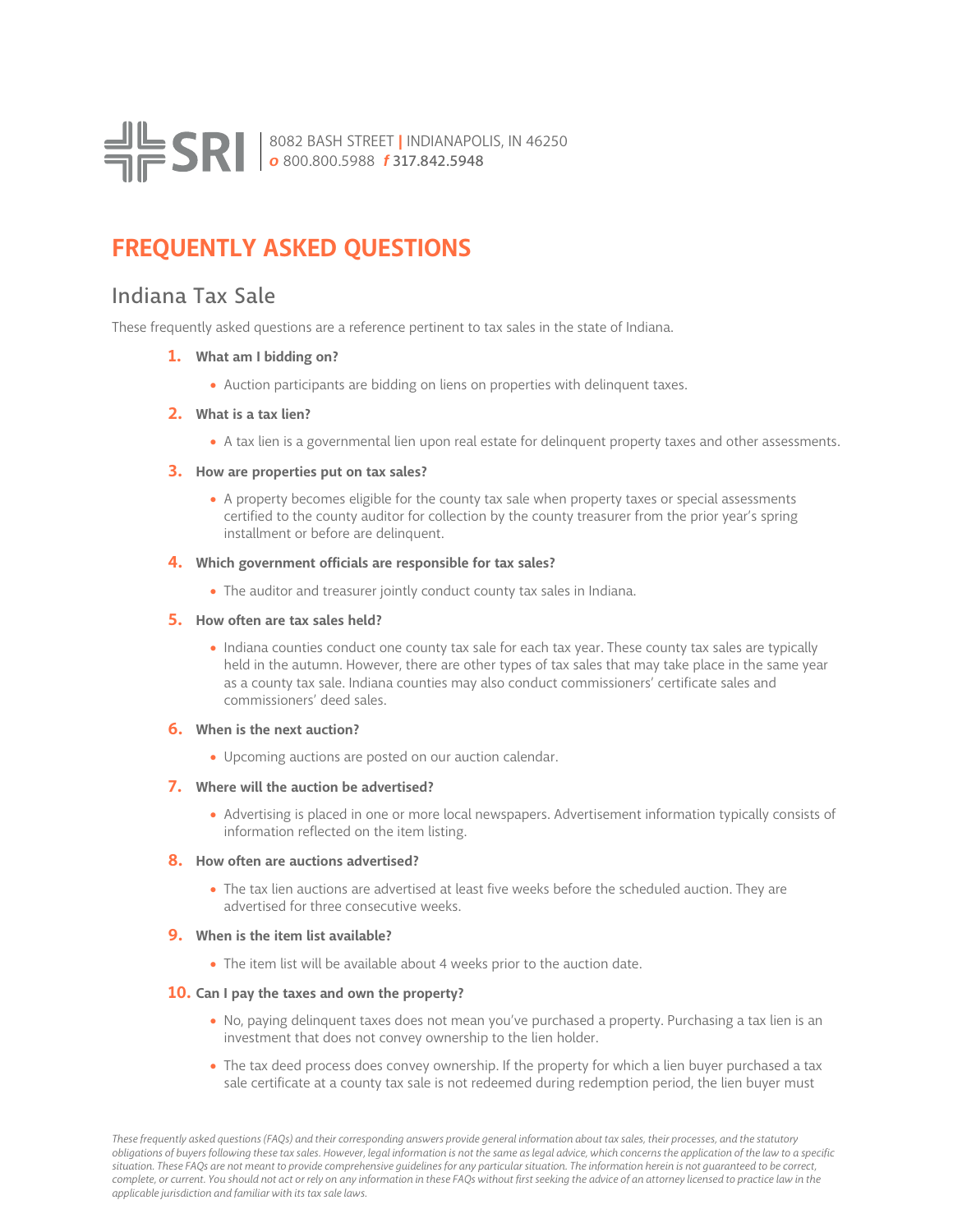

comply with additional statutory requirements in order to obtain a tax deed. You should consult an attorney regarding these requirements under Indiana's tax sale statutes.

#### **11. What type of bidding process will be used?**

• This is an open auction format. The minimum bid will be advertised in the local newspaper(s) and is the lowest amount that can be accepted by law. The tax sale certificate represents the lien and will be awarded based upon the highest bid and the satisfactory form of payment, subject to the right of the redemption period.

## **12. What's a lien buyer?**

• Winning bidders are referred to as lien buyers.

## **13. When is the payment due?**

• Each county sets its own payment terms. The payment terms will be provided to you during the registration process. Lien buyers must pay the amount of their bids in a form of funds acceptable to the county and by the deadline established in the rules of the auction. In most cases, payments will be made to the county by wire transfer.

## **14. What happens if I do not pay my auction invoice?**

• A lien buyer who fails to pay the amount bid shall be responsible for paying a civil penalty of twentyfive percent (25%) of the amount of the bids. The county prosecuting attorney is authorized to initiate a lawsuit in the name of the state treasurer to recover the civil penalty.

## **15. Are sales final?**

• Yes.

#### **16. What will I receive to verify my purchase?**

• After a lien buyer pays the amount of the winning bid, the lien buyer will be issued a certificate of sale for each tax lien purchased.

*Please note:*

- It is critical that lien buyers safeguard the tax sale certificate(s) they are issued.
- If the property is redeemed during the redemption period, the lien buyer must surrender the certificate of sale to the county auditor in order to receive the funds the lien buyer is owed as a result of the redemption.

## **17. Can a certificate be assigned?**

• A certificate of sale is assignable. However, an assignment is not valid unless it is endorsed on the certificate of sale, acknowledged before an officer authorized to take acknowledgments of deeds, and registered in the office of the county auditor. When a certificate of sale is assigned, the assignee acquires the same rights and obligations that the original lien buyer acquired.

#### **18. When can I take possession of the property?**

• Lien buyers are not legally able to take possession until they receive a tax deed for the property pursuant to a court order.

## **19. As a lien buyer, how do I obtain title to the property?**

• Lien buyers should consult an attorney regarding the requirements under Indiana's tax sale statutes.

*These frequently asked questions (FAQs) and their corresponding answers provide general information about tax sales, their processes, and the statutory obligations of buyers following these tax sales. However, legal information is not the same as legal advice, which concerns the application of the law to a specific situation. These FAQs are not meant to provide comprehensive guidelines for any particular situation. The information herein is not guaranteed to be correct, complete, or current. You should not act or rely on any information in these FAQs without first seeking the advice of an attorney licensed to practice law in the applicable jurisdiction and familiar with its tax sale laws.*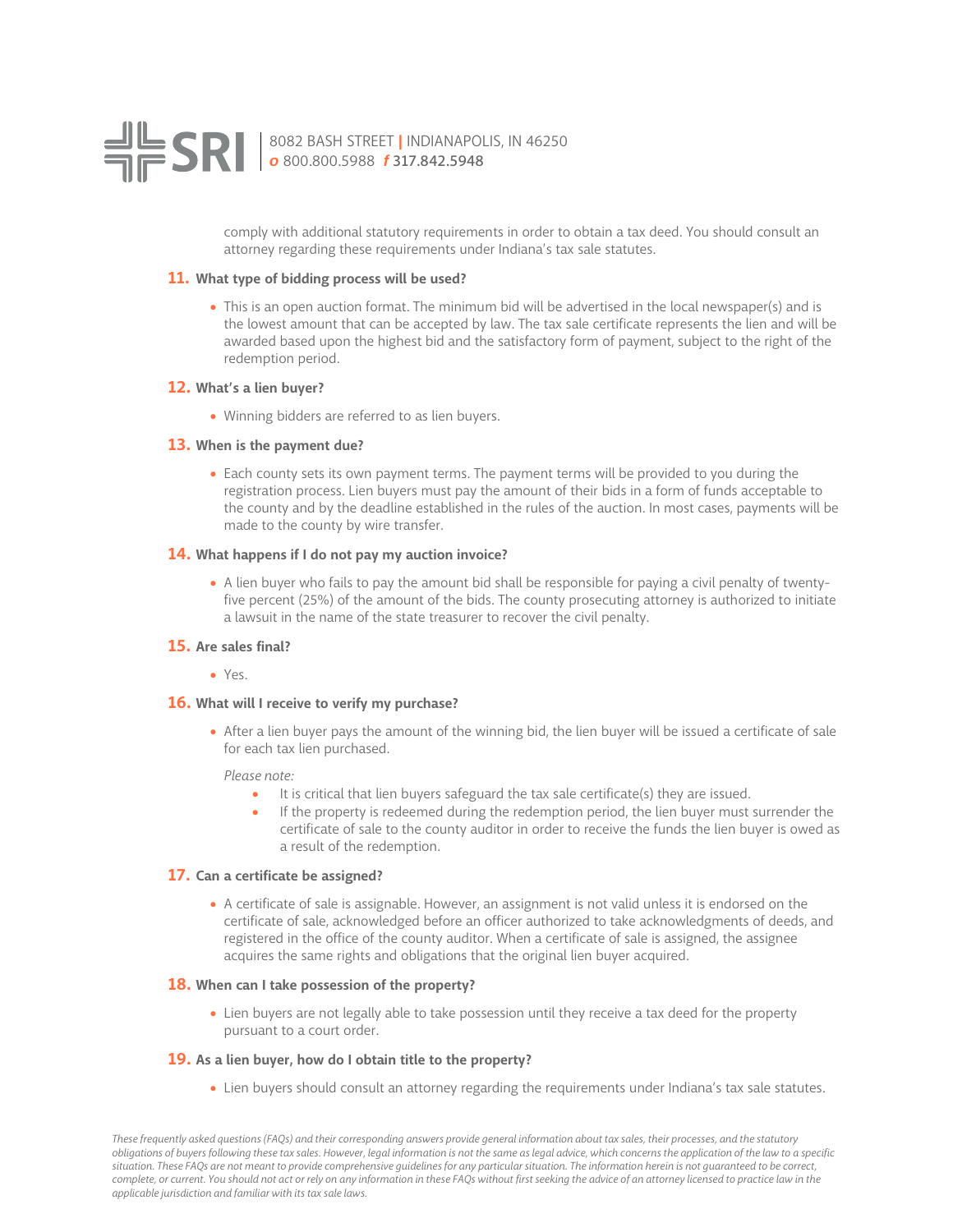

#### **20. As a lien buyer, when can I apply for tax deed?**

• If the property for which a lien buyer purchased a tax sale certificate at a county tax sale is not redeemed during redemption period, the lien buyer must comply with additional statutory requirements in order to obtain a tax deed. You should consult an attorney regarding these requirements under Indiana's tax sale statutes.

#### **21. As a lien buyer, do I have the right to secure the property?**

• No, if the lien buyer enters the premises before he or she is issued a tax deed, the lien buyer is trespassing.

## **22. Will other liens be cleared from the property as a result of the sale?**

• No liens or encumbrances are extinguished by virtue of a county tax sale. The event that may potentially extinguish various liens and encumbrances is the issuance of a tax deed. A tax deed executed under I.C. 6-1.1-25-4.6 vests in the grantee an estate in fee simple absolute, free and clear of all liens and encumbrances created or suffered before or after the tax sale except those liens granted priority under federal law, and the lien of the state or a political subdivision for taxes and special assessments that accrue subsequent to the sale. However, the estate is subject to all easements, covenants, declarations, and other deed restrictions and laws governing land use, including all zoning restrictions and liens and encumbrances created or suffered by the purchaser at the tax sale.

## **23. What if taxes become due after I purchase the certificate at a tax sale? Am I responsible to pay after the auction?**

• During the redemption period, lien buyers are strongly encouraged to pay all subsequent taxes and special assessments on the tax sale properties they purchased. If a lien buyer pays taxes and special assessments on the property after the auction, the lien buyer must follow the form 137B process to ensure that the lien buyer is reimbursed if the property is redeemed. Immediately upon paying any subsequent taxes and special assessments on the property, the lien buyer should provide a receipt to the County Auditor's office and file a form 137B. If the lien buyer has paid subsequent taxes and special assessments, and properly filed a form 137B, the lien buyer will be entitled to reimbursement for all such taxes and special assessments plus interest at the rate of 5% per annum, upon redemption. If the property is not redeemed during the redemption period, the lien buyer will not be reimbursed for any subsequent taxes and special assessments. If the property is redeemed before the lien buyer files a form 137B for subsequent taxes and special assessments, the lien buyer will not be reimbursed.

## **24. Are there any other expenses in addition to the cost of the lien?**

• If a tax sale property is redeemed during the redemption period, the lien buyer may be reimbursed for its attorney's fees and costs of giving notice under I.C. 6-1.1-25-4.5, as well as the cost of a title search. This reimbursement of a lien buyer's actual paid expenses is subject to a maximum or ceiling amount established by the court having jurisdiction over the auction. The maximum amounts for title search and attorneys' fees reimbursement are stated in the 137B.

#### *Please note:*

- Lien buyers shall only be entitled to reimbursement if they file a form 137B with the County Auditor prior to time the property is redeemed.
- Lien buyers must present proof of payment of reimbursable expenses when they file a form 137B.
- If the property is not redeemed during the redemption period, a lien buyer will not be entitled to any reimbursement of attorneys ' fees, costs of giving notice under I.C. 6-1.1-25- 4.5 or a title search.

*These frequently asked questions (FAQs) and their corresponding answers provide general information about tax sales, their processes, and the statutory obligations of buyers following these tax sales. However, legal information is not the same as legal advice, which concerns the application of the law to a specific situation. These FAQs are not meant to provide comprehensive guidelines for any particular situation. The information herein is not guaranteed to be correct, complete, or current. You should not act or rely on any information in these FAQs without first seeking the advice of an attorney licensed to practice law in the applicable jurisdiction and familiar with its tax sale laws.*